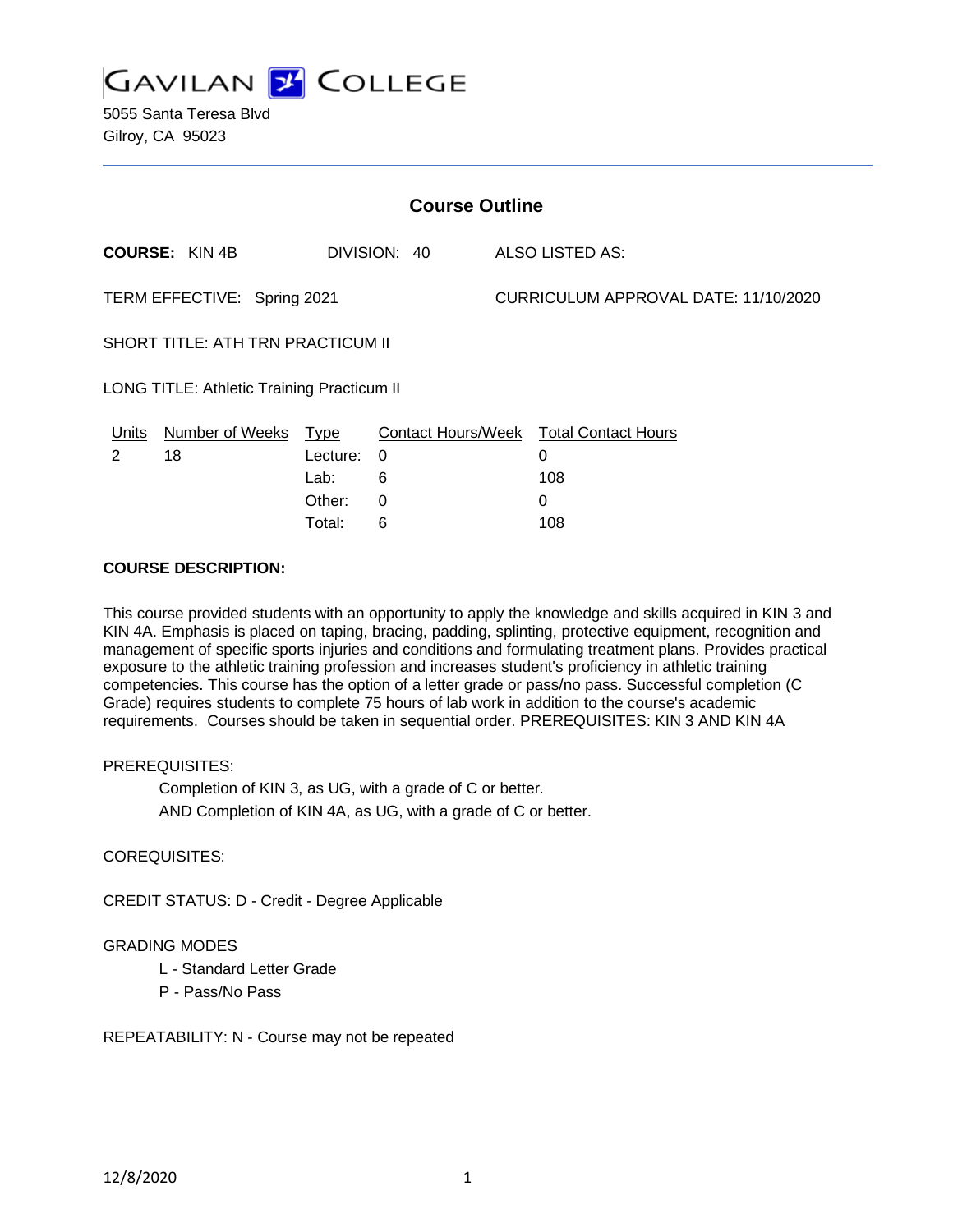SCHEDULE TYPES:

04 - Laboratory/Studio/Activity

04A - Laboratory - LEH 0.65

05 - Hybrid

71 - Dist. Ed Internet Simultaneous

73 - Dist. Ed Internet Delayed LAB

73A - Dist. Ed Internet LAB-LEH 0.65

## **STUDENT LEARNING OUTCOMES:**

1. Translate the material presented during class demonstrations.

Measure: Practical Exam PLO: 1,3,7 ILO: 7,2,1 GE-LO: Anticipated Year of Assessment: Spring 2015

2. Perform an injury evaluation; including gathering a history or subjective findings, performing an observation (range of motion, manual muscle testing, special tests, neurological tests, and palpation), assessing an injury, and formulating a treatment plan utilizing therapeutic exercise and modalities.

Measure: Demonstration, Practical Exam, Written Exam

PLO: 6,5,7 ILO: 7,2,1,4 GE-LO: Anticipated Year of Assessment: Spring 2015

3. Identify the anatomical features associated with specific athletic injuries.

Measure: Worksheet, Demonstration, Practical Exam, Written Exam PLO: 5,7 ILO: 7,2,1 GE-LO: Anticipated Year of Assessment: Spring 2015

4. Apply prophylactic equipment/techniques associated with specific athletic injuries. Measure: Practical Exam PLO: 6,7 ILO: 7,2,1,4 GE-LO: Anticipated Year of Assessment: Spring 2015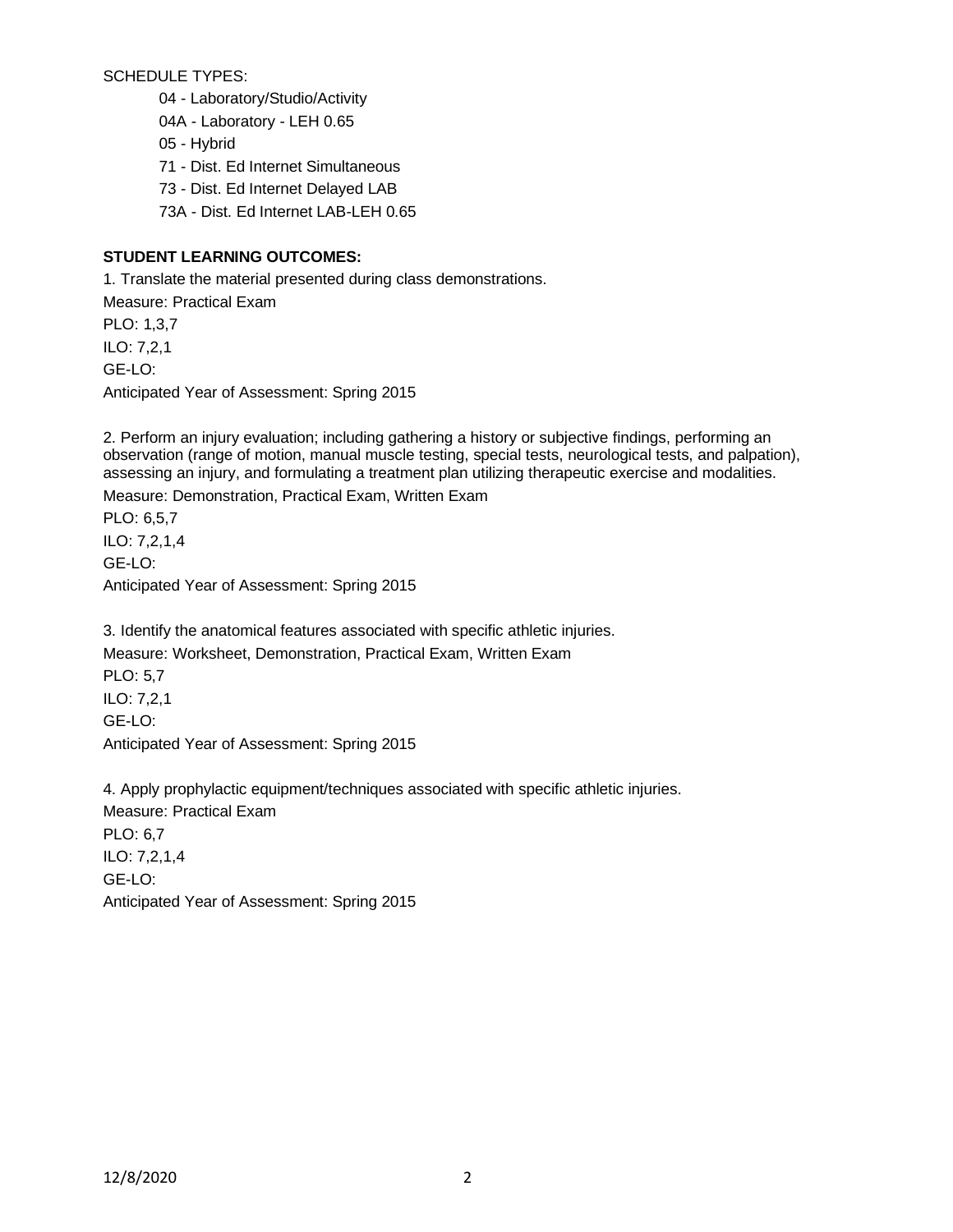# PROGRAM LEARNING OUTCOMES:

After completing the Kinesiology major a student will be able to:

1. List and describe five career options available in the field of kinesiology.

2. Describe and critically analyze the role of physical activity and its impact on health, society and quality of life.

3. Discuss the history and broad content within the discipline of kinesiology and develop skills to enable the synthesis of concepts across disciplines.

4. Identify critical elements of motor skill performance, combine motor skills into appropriate sequences for the purpose of improving skill learning, and demonstrate competent motor skill performance in a variety of physical activities.

5. Identify the skeletal and muscular structures of the human body.

6. Utilize measurement concepts (qualitative and quantitative) to assess student/client performance and program effectiveness.

7. Describe and demonstrate effective verbal and nonverbal communication skills.

# **CONTENT, STUDENT PERFORMANCE OBJECTIVES, OUT-OF-CLASS ASSIGNMENTS**

Curriculum Approval Date: 11/10/2020 - **DE MODIFICATION ONLY**

#### 6 Hours

Content: Review of athletic training room operating policies and procedures. Students will establish a schedule for coverage of athletic training room rehabilitation programs and athletic team?s practices and games. Overview of current rehabilitation programs, including histories and a brief musculoskeletal review of the current specific injuries.

Student Performance Objectives (SPO): Identify injuries specific to the current field of athletics. Recognize and describe athletic training room operating procedures and emergency action plans.

Out-of-Class Assignments:

#### 6 Hours

Content: Review of medical terminology. Introduction to the systemic differential evaluation process. Instruction of how to gather a history of a musculoskeletal injury and record subjective findings in an athletic training setting. Continued coverage of the athletic training room and all athletic events and practices. Student Performance Objectives (SPO): Gather a history of a musculoskeletal injury and translate the subjective findings utilizing medical terminology.

Out-of-Class Assignments:

### 12 Hours

Content: Continued coverage. Instruction of how to perform and record basic objective findings during a systematic differential evaluation process and how to develop an assessment of an injury based on objective findings.

Student Performance Objectives (SPO): Record the basic objective findings of a systematic differential evaluation process utilizing medical terminology. Demonstrate critical thinking skills needed to apply subjective data to plan and execute an objective phase of an evaluation plan, and conduce a qualitative analysis of existing data to identify possible assessment of injury.

### Out-of-Class Assignments:

#### 6 Hours

Content: Introduction to the importance of the healing process following injury and the use of therapeutic exercise and modalities during the rehabilitative process. Continued coverage of the athletic training room and all athletic events and practices.

Student Performance Objectives (SPO): Describe the basics of the healing process and demonstrate how the application of therapeutic modalities and exercise aids in the rehabilitation of sports injuries.

Out-of-Class Assignments: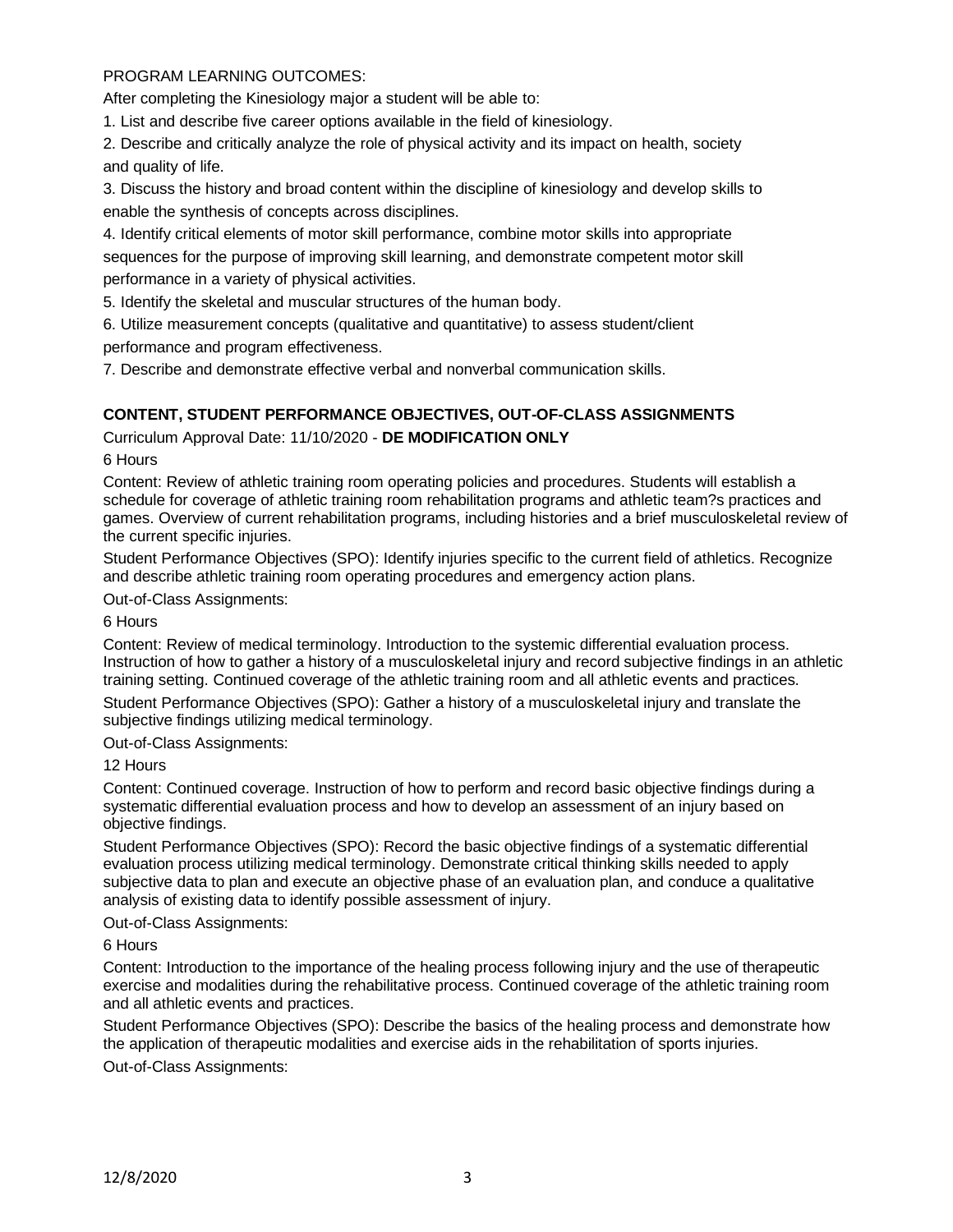### 18 Hours

Content: Continued coverage. Instruction of the practical skills involved throughout the systematic differential evaluation process in recognition and management of injuries to the lower extremity.

Student Performance Objectives (SPO): Demonstrate the basic skills needed to conduct an evaluation of an injury to the lower extremity. Utilize the skills learned to date at athletic events and practices and in the athletic training room.

Out-of-Class Assignments:

6 Hours

Content: Continued coverage. Review of the rehabilitation protocol for specific injuries to the lower extremity. Review for midterm.

Student Performance Objectives (SPO): Demonstrate knowledge and application of prophylactics needed, and therapeutic exercise and modalities utilized for injury rehabilitation to the lower extremity.

Out-of-Class Assignments:

#### 6 Hours

Content: Midterm (written and practical). Continued coverage of the athletic training room and athletic practices and games.

Student Performance Objectives (SPO): Complete practical and written midterm. Utilize the skills learned to date at various athletic practices and games as well as in the training room.

Out-of-Class Assignments:

#### 18 Hours

Content: Continued coverage. Instruction of the practical skills involved throughout the systematic differential evaluation process in recognition and management of injuries to the upper extremity.

Student Performance Objectives (SPO): Demonstrate the basic skills needed to conduct an evaluation of an injury to the upper extremity. Utilize the skills learned to date at athletic events and practices and in the athletic training room.

Out-of-Class Assignments:

6 Hours

Content: Continued coverage. Review of the rehabilitation protocol for specific injuries to the upper extremity.

Student Performance Objectives (SPO): Demonstrate knowledge and application of prophylactics needed, and therapeutic exercise and modalities utilized for injury rehabilitation to the upper extremity.

Out-of-Class Assignments:

12 Hours

Content: Continued coverage. Instruction of the practical skills involved throughout the systematic differential evaluation process in recognition and management of injuries to the trunk and head.

Student Performance Objectives (SPO): Demonstrate and discuss the basic skills needed to conduct an evaluation of an injury to the trunk and head.

Out-of-Class Assignments:

6 Hours

Content: Continued coverage. Review of the rehabilitation protocol for specific injuries to the trunk and head. Student Performance Objectives (SPO): Demonstrate knowledge and application of prophylactics needed, and therapeutic exercise and modalities utilized for injury rehabilitation to the trunk and head.

Out-of-Class Assignments:

4 Hours

Content: Review of all the information and skills presented throughout the semester in preparation for the final. Lab log and lab reports will be turned in.

Student Performance Objectives (SPO): Apply the skills and knowledge learned throughout the semester in practical situations.

Out-of-Class Assignments:

2 Hours Final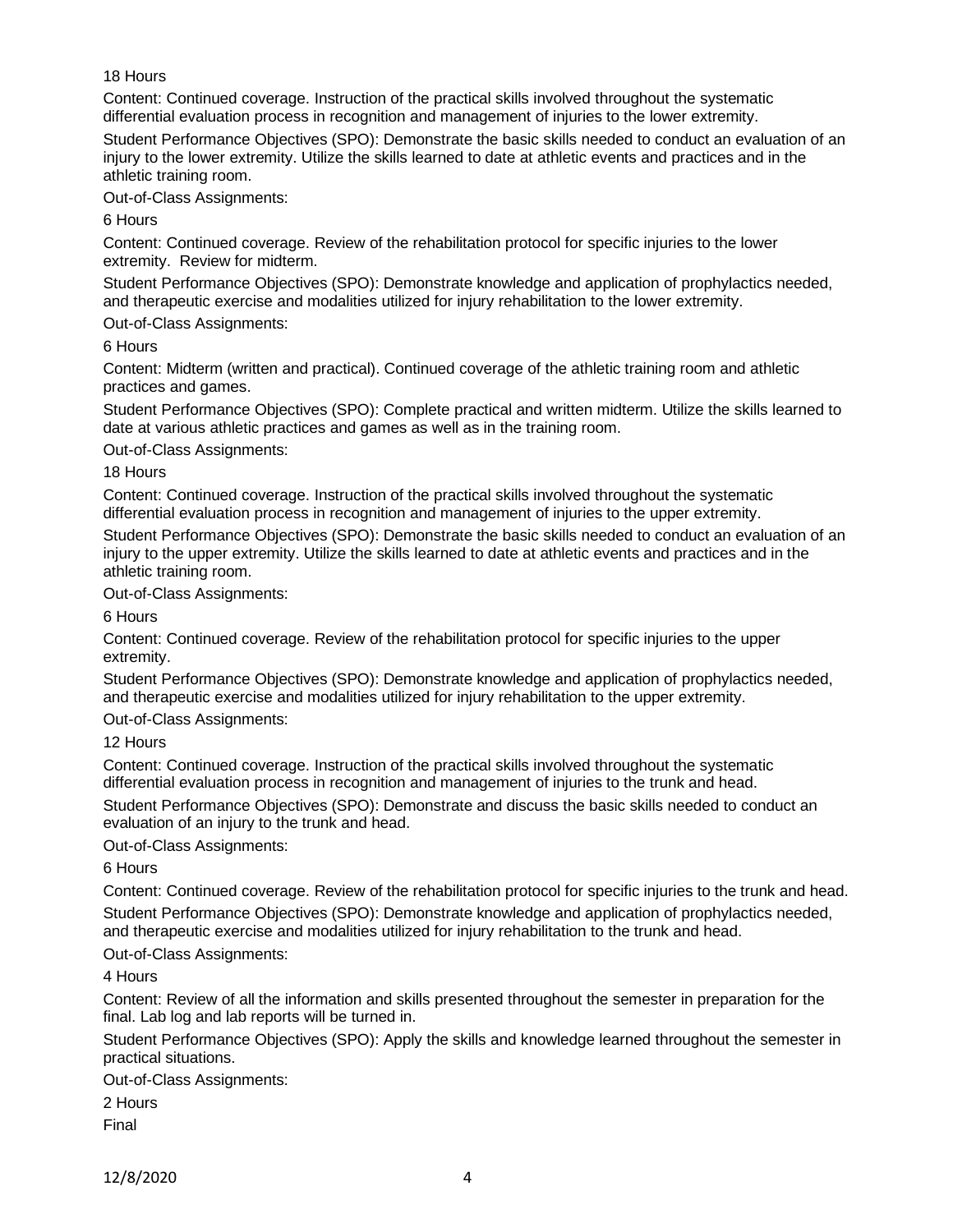## **METHODS OF INSTRUCTION:**

Discussion, demonstration, guided practice, small group interaction.

## **METHODS OF EVALUATION:**

Category 1 - The types of writing assignments required: Percent range of total grade: 5 % to 15 % Other: Worksheets Percent range of total grade: 5 % to 15 % Field Work Exams Category 3 - The types of skill demonstrations required: Percent range of total grade: 20 % to 45 % Field Work Performance Exams Category 4 - The types of objective examinations used in the course: Percent range of total grade: 20 % to 30 % Multiple Choice True/False Matching Items Completion Category 5 - Any other methods of evaluation: Class participation. Percent range of total grade: 25 % to 50 %

## **REPRESENTATIVE TEXTBOOKS:**

Required: Prentice, William E. Arnheim's Principles of Athletic Training: A Competency-Based Approach, 14th Edition. McGraw-Hill, 2011. Or other appropriate college level text.

ISBN: 13 9780073523736

Reading level of text, Grade: 14th Verified by: Gloria Curtis